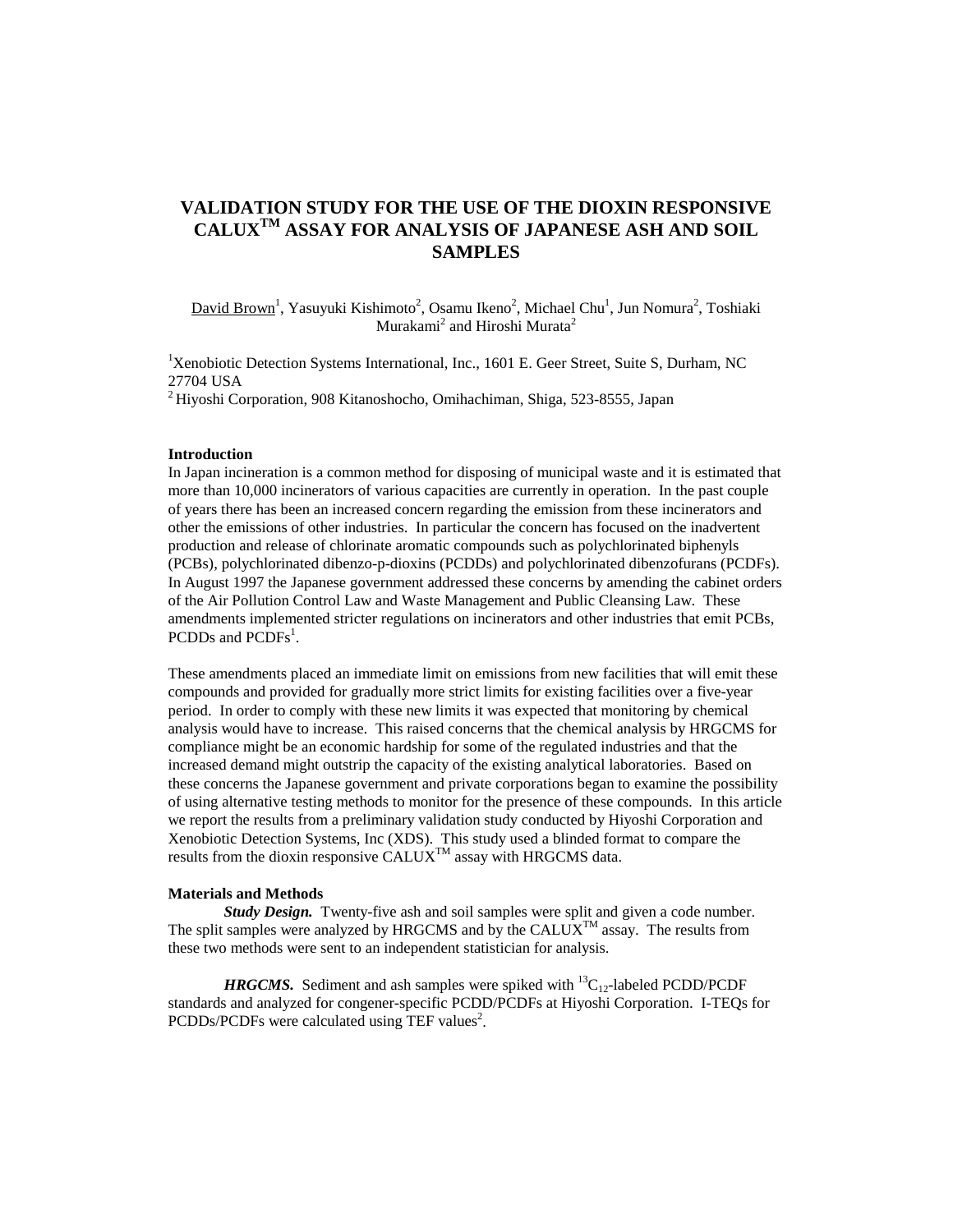*CALUXTM Assay*. XDS has a patented genetically engineered cell line (mouse hepatoma H1L1) that contains the gene for firefly luciferase under transactivational control of the aryl hydrocarbon receptor<sup>3</sup>. This cell line can be used for the detection and relative quantificatation of a sample's total dioxin I-TEQ. Using a patent pending sample processing procedure it is also possible to use the CALUX<sup>TM</sup> assay to estimate the I-TEQ contributions of PCDDs/PCDFs or the I-TEQ contributions of the coplanar  $PCBs<sup>4</sup>$ . The assay that uses this cell line is called the Chemically-Activated Luciferase Expression or  $CALUX^{TM}$  assay.

The samples were extracted using a modification of the EPA 8290 extraction method<sup>5</sup>. Briefly, the dried samples were ground and one gram aliquots were placed in solvent cleaned glass vials with PTFE lined caps. The sample was extracted with a 20% solution of methanol in toluene then twice with toluene. During each extraction step the samples were incubated in an ultrasonic water bath. The three extracts from each sample were filtered, pooled and concentrated by vacuum centrifugation. The sample extract was suspended in hexane and prepared for the bioassay by a proprietary clean up method. The eluate from the clean up method was concentrated under vacuum into dimethyl sulfoxide (DMSO). The DMSO solution was used to dose the genetically engineered cells in the CALUX<sup>TM</sup> assav.

Prior to dosing the cells, the sample extracts in DMSO were suspended in cell culture medium. This medium was then used to expose monolayers of the H1L1 cell line grown in 96 well culture plates. In addition to the samples, a standard curve of 2,3,7,8-tetrachlorodibenzo-p-dioxin (TCDD) was assayed (161, 80.5, 40.2, 20.1, 10.1, 5.0, 2.5, 1.2 and 0.6 parts per trillion (ppt) TCDD). The plates were incubated for a time to produce optimal expression of the luciferase activity in a humidified  $CO<sub>2</sub>$  incubator. Following incubation, the medium was removed and the cells were examined microscopically for viability. The induction of luciferase activity was quantified using the luciferase assay kit from Promega.

#### **Results and Discussion**

From the GC/MS analysis of the samples, the I-TEQs were calculated using the TEF values for the individual congeners. The sample I-TEQs were estimated by the  $CALUX^{TM}$  assay by comparing the response of the sample extract to the standard curve for 2,3,7,8-TCDD.

The correlation coefficient between the results is acceptable,  $(r = 0.94)$ , however, there were several samples where the  $\text{CALUX}^{\text{TM}}$  assay over-estimated the sample I-TEQ relative to the  $GCMS$  results. These over estimates of sample I-TEQ by the  $CALUX^{TM}$  assay were probably due to the fact that the contribution of the coplanar PCB was included in the CALUX<sup>TM</sup> estimates while the GC/MS estimates only include the contributions from the PCDDs and PCDFs. We plan to test this hypothesis by reanalyzing these samples using our patent pending clean up process that allows us to differentiate between the contributions of the coplanar PCBs and PCDDs/PCDFs.

Figure 1 provides a graphical comparison of the results for the 25 samples from GC/MS and CALUX<sup>TM</sup> assay. A diagonal line representing a 1 to 1 relationship has been drawn on the graph to help with comparisons. By examining the graph it is evident that there is a strong correlation between the CALUX<sup>TM</sup> results and the GC/MS data. It is also evident that the CALUX<sup>TM</sup> I-TEO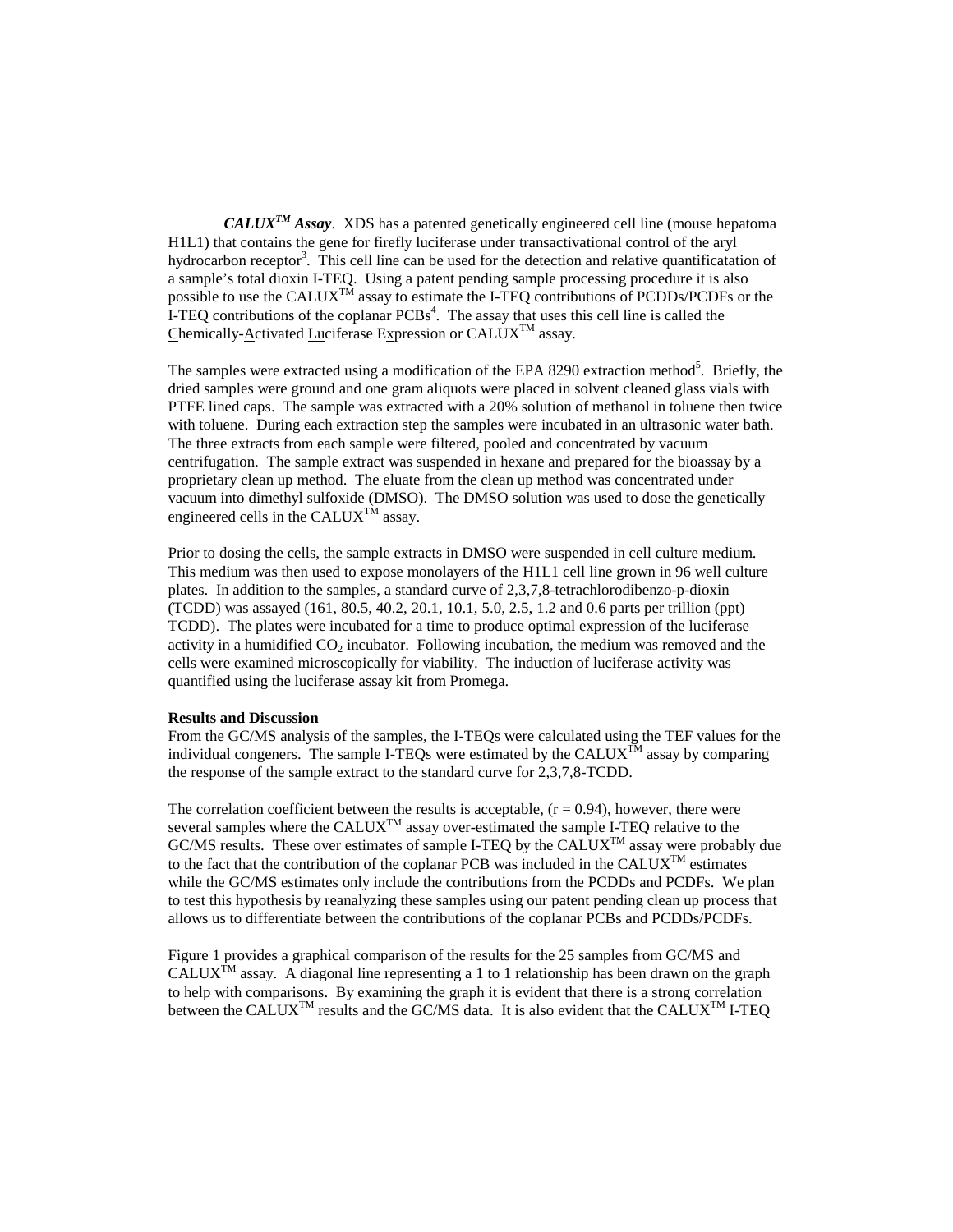estimates tend to be higher than the GC/MS data (21 of 25 samples), especially for lower level samples. Part of this could be related to the point made above: as currently reported the  $CALUX^{TM}$  I-TEO includes the contribution from the coplanar PCBs while the GC/MS results do not include the coplanar PCB contribution to I-TEQ. Over estimation by the CALUX<sup>TM</sup> assay is not a significant concern. The CALUX<sup>TM</sup> assay is intended to be a screening assay that can be used to identify samples that need to be analyzed by more time consuming and expensive chemical analysis methods (GC/MS). In general it is better for a screening assay to provide a high estimate as false positives are more acceptable than false negatives for a screening assay. Of the four samples that were underestimated by the CALUX<sup>TM</sup> assay, the results for three were very similar to the GC/MS results. One of the samples that was underestimated by the CALUXTM assay would be considered a false negative (1 of 25 or 4%). This sample will be reanalyzed to determine whether the incidence of false negatives can be further reduced.





## **Conclusions**

The data presented in this report showed the usefulness of the biologically based CALUX<sup>TM</sup> as an alternative method to GC/MS for estimating TEQ levels in soil and ash samples. The CALUX<sup>TM</sup> assay is a rapid and cost effective method that showed good correlation with GC/MS results with a